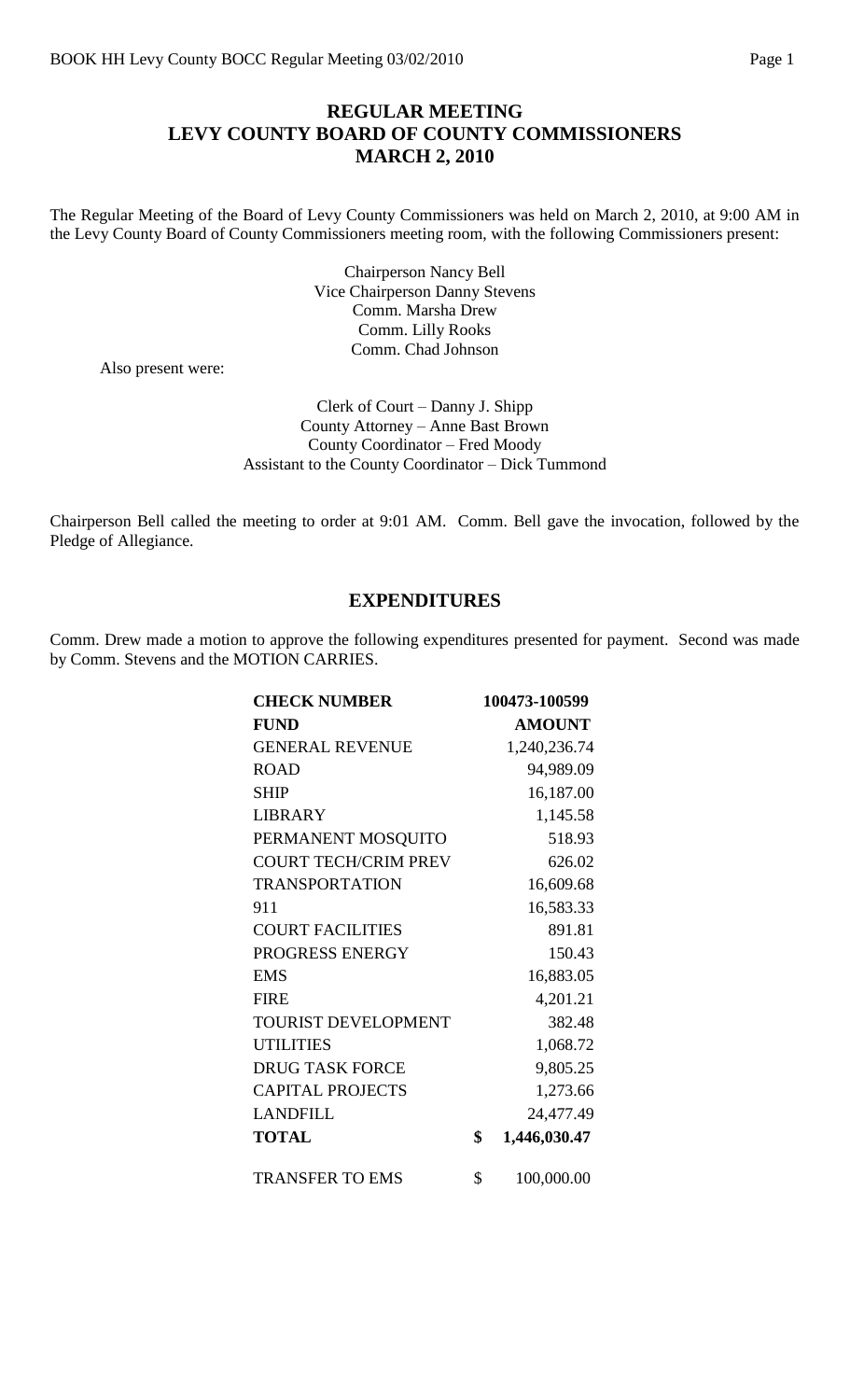## **ZONING**

Rob Corbitt, Director

A. Petition No. Ha.Va. 1-10, Hardship Variance

Atty. Brown swore in those in the audience who wished to speak for or against any of the Petitions being presented.

<sup>1.</sup> Comm. Rooks and  $2$  Comm. Stevens stated they had ex-parte communication with petitioners.

Mr. Corbitt presented petition No. Ha.Va. 1-10, Hardship Variance to the Board for J.D. and Ginger Griffeth to allow a second dwelling in order to care for her parents, Kenneth and Karen Braswell.

Mr. Burton spoke against the petition.

Mrs. Cannon spoke in favor of the petition.

Comm. Rooks made a motion to approve the Hardship Variance. Second was made by Comm. Stevens and the MOTION CARRIES.

B. Petition No. PP-3 Preliminary Plat of "Hampton Corners."

Mr. Corbitt presented petition No. PP 3-10 Croft Land Surveying representing Shell Pond LLC, Larry King, for a Preliminary Plat of Hampton Corners.

No one spoke for or against.

Comm. Drew asked for the information regarding a well to be removed from the application, as it does not apply.

Comm. Stevens made a motion to approve the Preliminary Plat as presented. Second was made by Comm. Drew and the MOTION CARRIES.

#### **911 ADDRESSING**

Mike West, Coordinator

A. Ratification of Application for 911 Rural County Grant.

Mr. West requested ratification of Application for 911 Rural County Grant. Mr. West explained this is a nonmatching grant for maintenance on their new 911 equipment in the amount of \$10,274. Comm. Rooks made a motion to approve the ratification of Application for 911 Rural County Grant. Second

was made by Comm. Stevens and the MOTION CARRIES.

#### **EARLY LEARNING COALITION OF THE NATURE COAST**

Amanda Desmartin

A. Request approval of Proclamation 2010-10 Recognizing and Observing March  $22<sup>nd</sup>$  to March 26, 2010 as Children's Week in Levy County.

Ms. Desmartin requested approval of Proclamation 2010-10 recognizing and observing March 22<sup>nd</sup> to March 26, 2010 as Children's Week in Levy County.

Comm. Drew made a motion to approve Proclamation 2010-10. Second was made by Comm. Rooks and the MOTION CARRIES

Ms. Desmartin read into record the Proclamation and asked permission to place children's hand-prints from a local child care facility in the lobby of the courthouse.

## **PUBLIC COMMENTS**

Renate Cannon had a question about the FWC committee meeting on building codes and zoning requirements. She wanted to know when the second meeting was to take place.

Comm. Rooks responded with the location, date and time of the next meeting.

Mrs. Cannon stated she understood the County was to collect EMS impact fees countywide. She asked if Atty. Brown could clarify if "Countywide" means it includes the municipalities?

 $\overline{a}$ 

<sup>1.</sup> Ex-Parte Communication Comm. Rooks

<sup>2.</sup> Ex-Parte Communication Comm. Stevens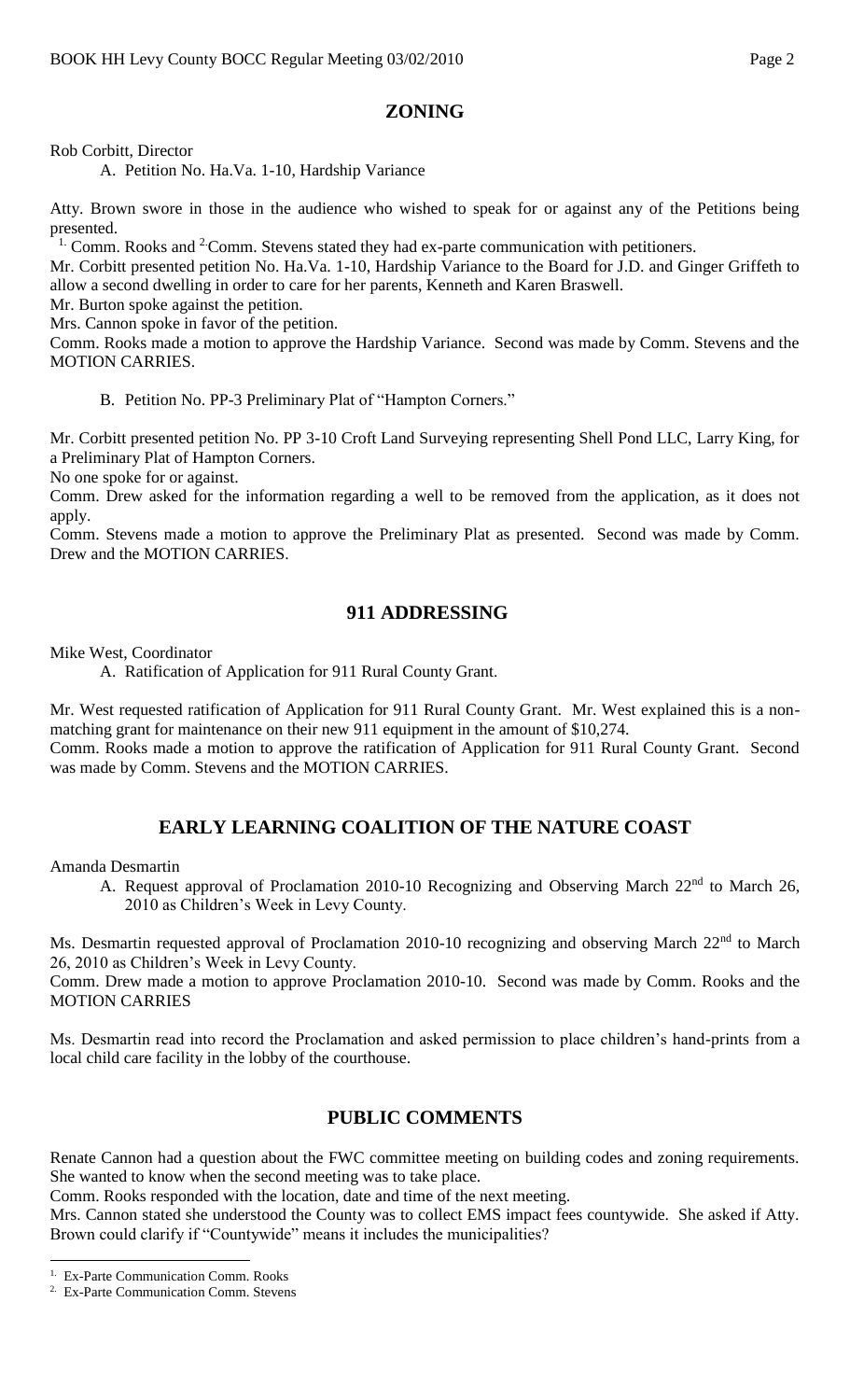Atty. Brown responded it does include the municipalities.

Mrs. Cannon questioned why do the municipalities of Chiefland, Bronson, Williston and Cedar Key not allow EMS collections at this time?

Comm. Stevens responded the municipalities chose not to collect at this time while Comm. Rooks and Atty. Brown added this is on new applications.

Ms. Lee stated she is a new homeowner in University Oaks and a University Oaks water customer. She stated she has a problem with her water bill amounts. She is a volunteer missionary with the Volunteer Missionary Society and Family Preservation Fund and moves around often. Ms. Lee expressed her concerns about charges, late fees, cut-offs, and re-connect fees with the water system.

Mr. Tummond spoke regarding payments received late in the past from Ms. Lee. He explained how the billing cycle works and how much time lapses before a customer is disconnected.

The Board advised Ms. Lee to meet with Mr. Tummond to discuss arrangements for her bill and how she can remain current.

Merle Nichols wished to thank the Road Department for their work on paving the road in his area, near Goethe.

#### **COUNTY COORDINATOR**

Fred Moody, County Coordinator

A. Proclamation 2010-11 Recognizing April, 2010 as "Water Conservation Month."

Mr. Moody requested approval from the board for Proclamation 2010-11 and read the Proclamation into record. Comm. Drew made a motion to approve Proclamation 2010-11. Second was made by Comm. Johnson and the MOTION CARRIES.

#### **NON-AGENDA ITEM**

Mr. Moody stated he had a non-agenda item to present to the Board.

Comm. Stevens made a motion to hear a non-agenda item. Second was made by Comm. Rooks and the MOTION CARRIES. Comm. Bell votes NO.

Mr. Moody stated he had received a request from the Vision Christian Academy for a transportation vehicle the County has scheduled to sell at the upcoming auction. Mr. Moody stated there is a 1995 15-passenger van available if the Board would like to make this donation.

Comm. Stevens made a motion to approve the donation of the van mentioned by Mr. Moody. Second was made by Comm. Rooks.

Comm. Johnson spoke concerning the County's liability involved in donating the van.

Atty. Brown stated a document could be included to add an "as is" condition of the donated van.

Comm. Stevens amended his motion to include an "as is" condition of the donated item. Second was made by Comm. Rooks and the MOTION CARRIES.

## **FOWLER'S BLUFF WATER SYSTEM ASSOCIATION, INC.**

Joseph Mittauer

Mittauer & Associates, Inc. Consulting Engineers

A. Fowler's Bluff Water System Association, Inc.

Mr. Mittauer requested from the Board using the County's CDBG ability to pursue a CDBG Block Grant Application to help fund the difference to upgrade the water treatment plant, which would cost about \$750,000. Comm. Rooks made a motion to allow the process to go forward with the process of CDBG Grant. Second was made by Comm. Stevens.

Comm. Bell abstains from voting.

Comm. Drew requested clarification on what the process would involve in going forward. Mr. Tummond explained the process of moving forward would involve the CATF (Citizens advisory task force) committee coming together. There would then be two public hearings, after which the advisory task force would come back to Board with a recommendation.

Comm. Bell calls for a vote and the MOTION CARRIES.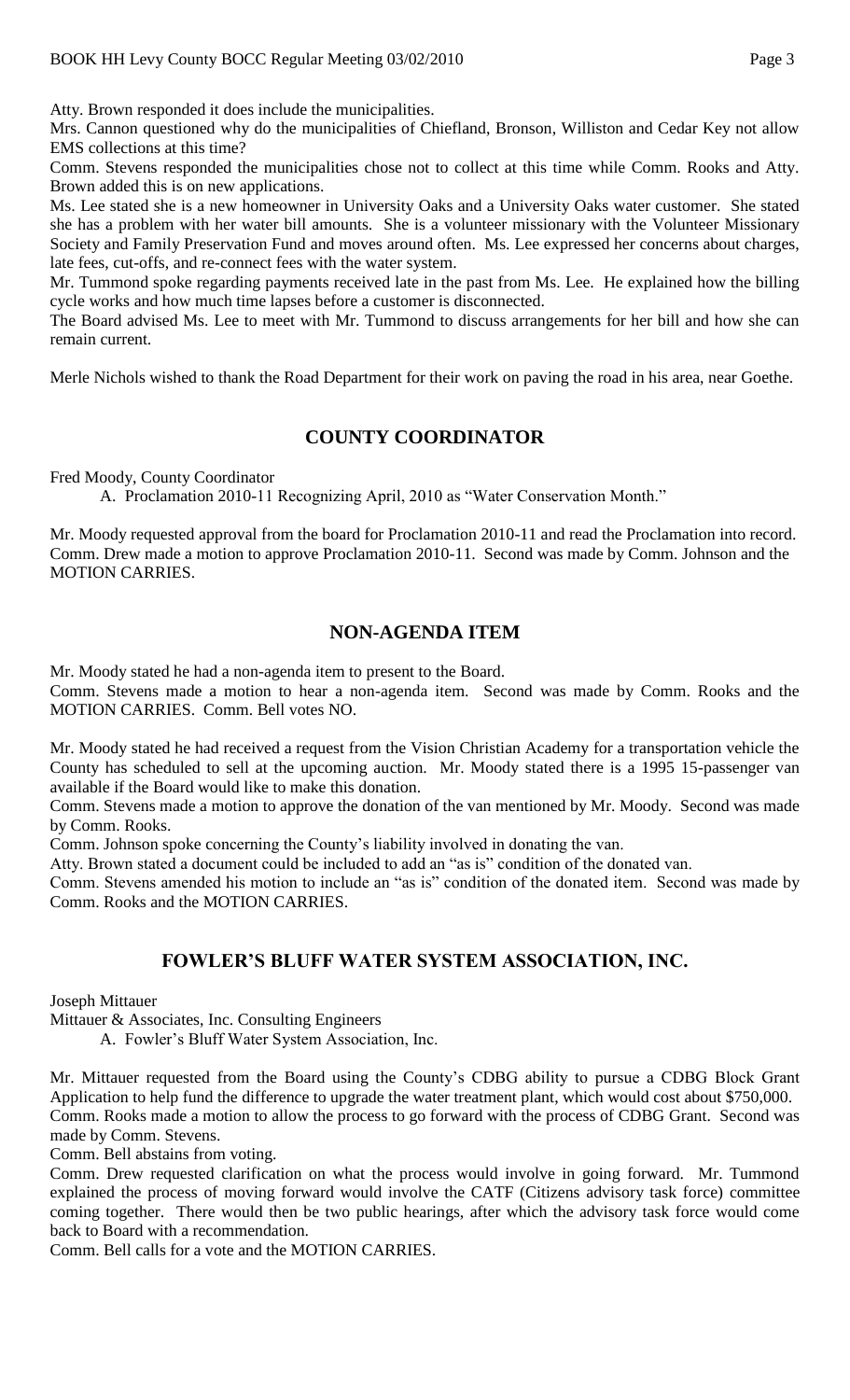# **HUMAN RESOURCES**

Jacqueline Martin, Human Resource Director

A. Present proposed Levy County Commission Safety and Health Program Manual for Board's consideration.

Mrs. Martin introduced Mr. Joe Markham from the Road Department and presented the proposed Levy County Commission Safety and Health Program Manual for the Board's consideration.

Comm. Drew made a motion to accept the Safety and Health Program Manual. Second was made by Comm. Johnson and the MOTION CARRIES.

Mr. Moody stated the adoption of the Manual is required in order for the County to be eligible for insurance premium safety credits. The County has received, because of their work, \$11,245.00 off our insurance premiums.

Mrs. Martin gave an update to the Board of applicants for the Library Services Director position vacancy. The applicants are in the process of submitting documentation verifying they meet the minimum qualifications set by the State.

Comm. Bell called for a recess at 10:08 The meeting reconvened at 10:16

# **EMERGENCY MANAGEMENT**

Mark Johnson, Director

A. Request approval to accept the State Homeland Security Grant Program (SHSGP) Agreement.

Mr. Johnson requested approval to accept the State Homeland Security Grant Program Agreement. He explained this is a no-match grant in the amount of \$20,000.

Comm. Rooks made a motion to approve the State Homeland Security Grant Program Agreement. Second was made by Comm. Stevens and the MOTION CARRIES.

B. Emergency Management Storage Facility Bid Selection Recommendations.

Mr. Johnson presented the Emergency Management Storage Facility Bid Selection Recommendation. His recommendation is to use Gray Construction Services, which was the low bid at \$35,995. Comm. Rooks made a motion to approve the bid to Gray Construction Services as recommended by Mr. Johnson. Second was made by Comm. Stevens and the MOTION CARRIES. Comm. Bell votes NO.

## **EMERGENCY MEDICAL SERVICES**

Trish Seibold, Director

A. Presentation of New Ambulance. – TABLED

## **PLANNING DEPARTMENT**

Shenley Neely, Director

A. Request direction from the Board on two Planning Commission members whose terms are expiring in April, 2010.

Ms. Neely requested direction from the Board as two of the Planning Commissioners' terms will be expiring in April, 2010. The two members are Thadus Barber and Ron Grant.

Comm. Drew stated she would like to Table the request until the next meeting.

Comm. Stevens made a motion to re-appoint Ron Grant. Second was made by Comm. Rooks.

Comm. Bell called for a vote but Comm. Johnson asked if the vote was to be for just the one member before votes were spoken.

After discussion Comm. Drew stated she would make a recommendation to the Board after she completes interviews.